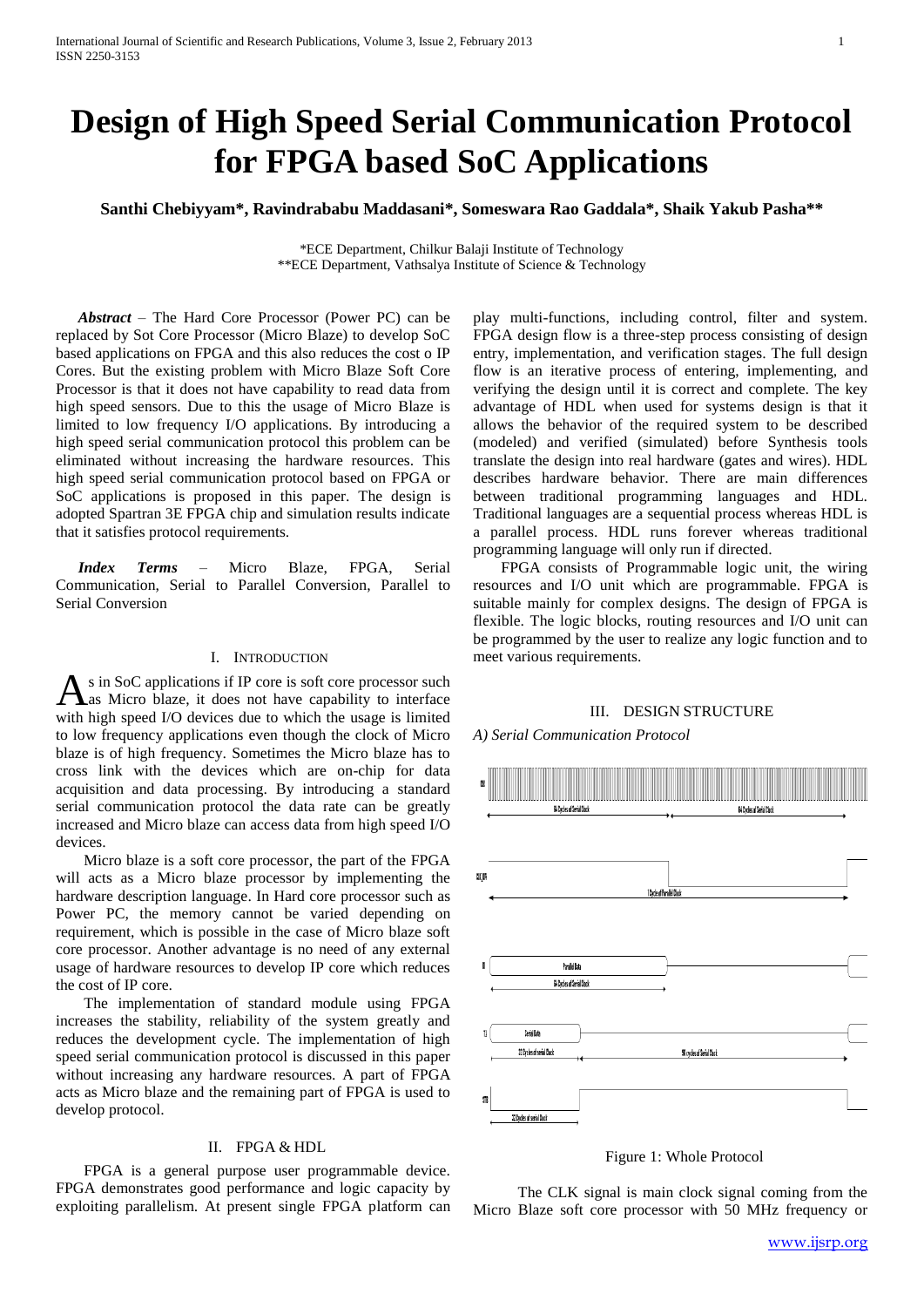with 20ns period. This CLK is treated as serial clock signal. This CLK is divided by 128 to produce CLK\_DIV signal which is treated as parallel clock. The parallel clock period is 2560ns. DI and TX are the data signals, parallel and serial data respectively. STB is the strobe signal which goes low when parallel data is converted into serial data. After completion of parallel to serial conversion, STB signal goes high. The STB signal goes low for a period of 640ns. This STB signal indicates data sending is finished.

This interface control logic is located on data processing module, FPGA communicates with Micro Blaze processor by internal bus. FPGA adopts the Xilinx Company's Spartan3e series, the input signal includes 50MHz clock, data/address multiplexing bus and write enabling signals. The output signal is CLK, STB, DI which are the signal the protocol requires.

The Micro Blaze processor sends 8 bits of data in the form of cmds through RS232 cable. In this paper, 4 cmds are combined to give 32 bit of data. This data is processed and will be converted into serial data based on this communication protocol.

# *B) Block Diagram*



Figure 2: Block Diagram

The Micro Blaze sends data in parallel form and that data will be written in data buffer unit. The data buffer unit is nothing but RAM which can store 32 bit of data. Whenever required the data can be read from the data buffer unit and is given to the parallel to serial converter. The parallel to serial converter consists of PISO shift register. The total protocol is based on the clock signals which are generated by the clock generating unit. To view the output in PC serial to parallel converter is used which converts serial data to parallel data.

## IV. MICRO BLAZE SOFT CORE PROCESSOR

Micro blaze is a soft core processor. A part of the FPGA will acts as a Micro blaze processor by implementing IP core in hardware description language. In Hard core processor such as Power PC the memory cannot be varied depending on requirement, which is possible in the case of Micro blaze soft core processor. Another advantage is no need of any external usage of hardware resources to develop IP core which reduces the cost of IP core.

The Micro blaze embedded processor soft core is a reduced instruction set computer (RISC) optimized for implementation in Xilinx FPGAs. It is highly configurable, allowing users to select a specific set of functionality required by designs to build their own hardware platform. Fast Simplex Link (FSL) bus is a uni-directional point-to-point channel bus used to perform fast communication between any two design elements on the FPGA when implementing an interface to the FSL bus.



Figure 3: Micro Blaze Soft Core Processor

In Xilinx, Embedded Development Kit (EDK) is used to develop embedded processor by using Base System Builder. The memory type and size can be defined by the user depending on the requirement and the netlist can be generated. Then System Development Kit (SDK) can be used to program the processor using  $C/C_{++}$ .

#### V. REALIZATION OF MODULES

The interface logic mainly includes four function modules:

#### *1. Data Buffer Unit:*

The data buffer unit is the functional unit that is mainly responsible for the storage control of parallel data; at the same time it receives upper software order; if there are sending requirements, it sends the parallel data in buffer to parallel to serial conversion unit to process.



Figure 4: Data Buffer Unit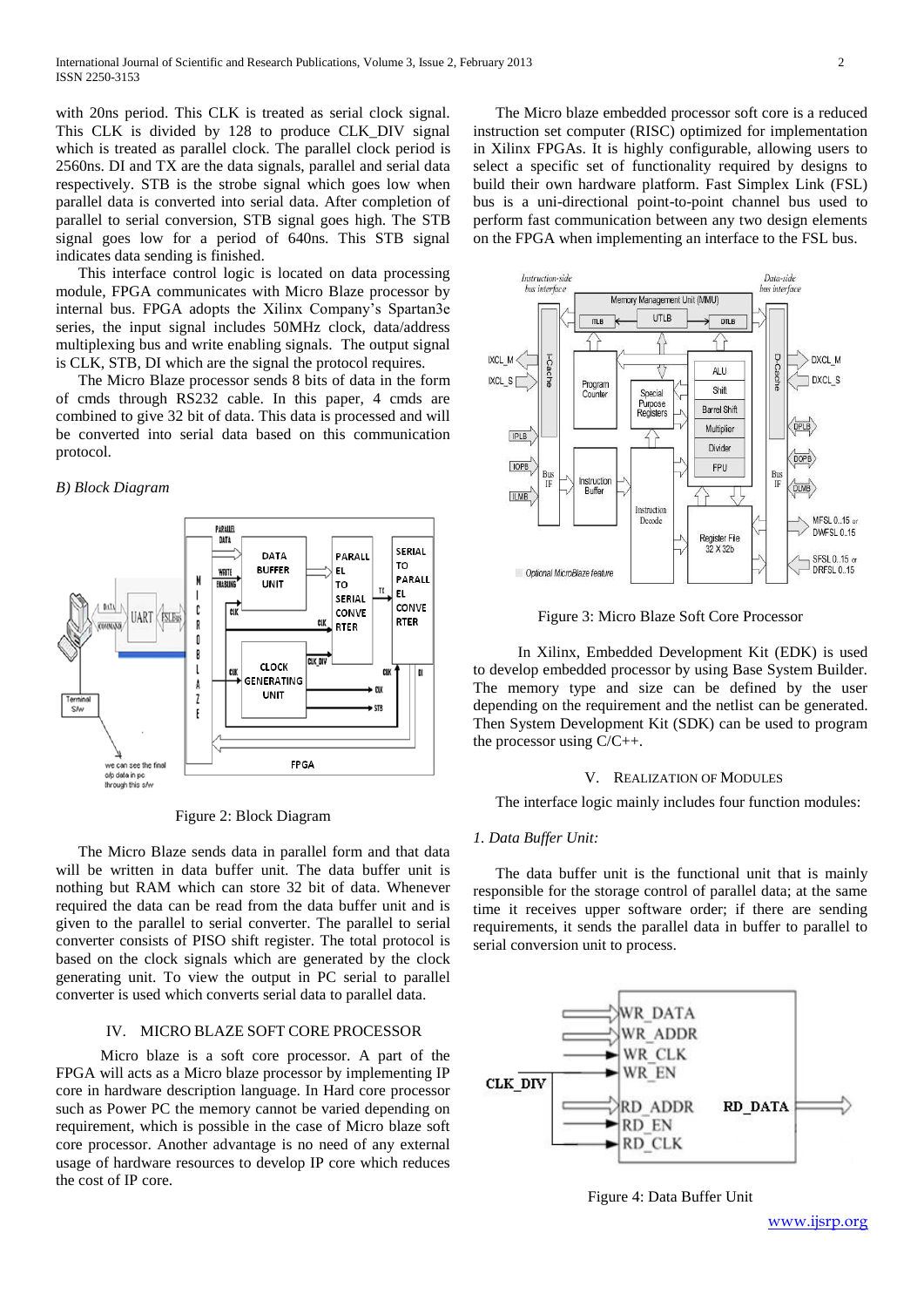This module's input signal includes write enabling (WR\_EN), read enabling (RD\_EN), write clock (WR\_CLK), read clock (RD\_CLK), write address (WR\_ADDR), read address (RD\_ADDR) and write data (WR\_DATA), Output port uses synchronized output RD\_DATA.

After the power is reset, if WR\_EN is effective, then data is wrote to WR\_ADDR corresponding data unit under the action of the WR\_CLK clock edge; if WR\_EN is ineffective, then write port is closed. When RD\_EN is effective, the data in RD\_ADDR address space is read under the action of the RD CLK clock edge as the initial data in the parallel to serial conversion unit.

## *2. Clock Generating Unit:*

The clock generating unit is the functional unit that is mainly responsible for generating various required clock signal according to protocol requirements; input is the interval bus clock signal which Micro blaze output; frequency is 50MHz; at the same time it provides sampling basic clock for parallel to serial conversion unit and generates sending finish signal STB (serial\_en signal).



Figure 5: Clock Generating Unit

The Clock Generating Unit is responsible for generating required clock pulses which will satisfy the protocol. The Frequency Divider can be developed by using a 7 – bit counter. This counter produces CLK\_DIV whose cycle period is equal to the 128 cycle's period of CLK. As CLK signal frequency is 50 MHz and period is 20ns. This is the main clock signal coming from Micro Blaze. This acts as clock signal to the  $7 - bit$  counter. The counter counts this clock signal and produces its output. Based on the proper HDL code the clock signal will be divided into CLK\_DIV signal whose frequency is approximately 3.9 KHz and period is 2560ns. This CLK\_DIV along with CLK signal acts as clock signal to Parallel to Serial Conversion Unit. The realization of code is as follows:

```
process(rst,clk)
variable temp:std_logic_vector(6 downto 0);
begin
        if rst='1' then
        temp:="0000000";
        elsif clk'event and clk='1' then
        temp:=temp+1;
end if;
        clk_div1<=temp(temp'high);
end process;
```
clk div $\leq$ =clk div1:

*3. Parallel to Serial Conversion Unit:* 

The parallel to serial conversion unit is the functional unit that is mainly responsible for the conversion of parallel data is to serial data; the data is output on the CLK clock edge according to protocol requirements. After the module are electrified, firstly the data which will be sent is wrote in data buffer unit; then the module receives upper software order to send data; the data buffer unit sends the data to parallel to serial conversion unit to data transform and produces serial DI data; After waiting serial data ready, clock generating unit produces CLK signal according to protocol requirements and produces STB signal after data sending has been finished for some time , this data sending has been finished.

#### *4. Serial to Parallel Conversion Unit:*

This unit is used to convert the serial input into the form of parallel. This final parallel data will be again sent to the Micro blaze to see the output in terminal in pc through RS232 cable.

Serial to Parallel Conversion can be carried out based on CLK signal. A SIPO Shift Register can be used to develop Serial to Parallel Converter. SIPO register receives data in serial form and outputs data to Micro Blaze in parallel form. This parallel data is given to Micro Blaze to view output using Terminal Software. The realization of code is as follows:

process(sclk,serial\_en) begin

if sclk'event and sclk='0' and serial\_en='0' then parallel\_data\_sig <= serial data & parallel\_data\_sig(31 downto 1); end if; end process; process(serial\_en)

```
begin
    -if count="00000" and serial en /='0' then
       if serial en = '1' then
    parallel\_data \leq parallel\_data\_sig;else 
       parallel_data<=(others=>'0');
    end if;
    end process;
```
#### VI. EMULATION RESULTS

The emulation result shows that the serial clock's frequency is higher than the parallel clock's frequency. During the parallel to serial conversion, the strobe signal goes low. After the conversion, the strobe signal goes high. It will retain in high state until another data is given for conversion.

The given input is 92345673 and its binary equivalent is "10010010001101000101011001110011". The MSB indicates the start of the data and it should be kept at high to convert data into serial form.